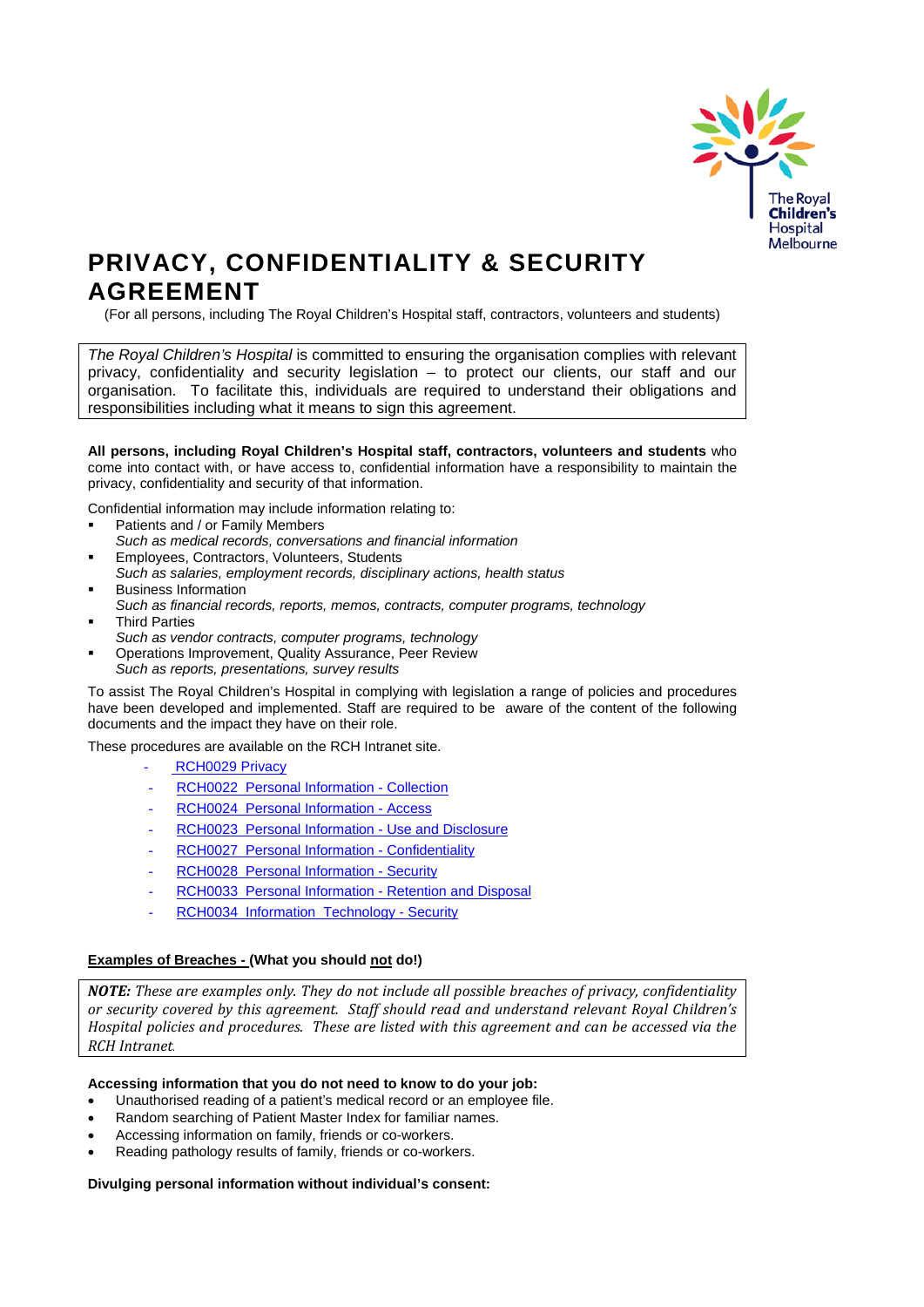

- Discussing or gossiping about patient details in situations unrelated to direct patient care or divulging other staff member's personal details.
- Conducting a conversation relating to patient or staff information in a public place.
- Telling a relative or friend about a patient or staff member you had seen.
- Discussing confidential information in a public area such as a waiting room or elevator.
- Disclosing patient information via any form of web media eg. Facebook, My Space.

# **Sharing, copying or changing information without proper authorisation:**

- Making unauthorised changes to a patient's medical record.
- Making unauthorised changes to an employee file.
- Copying and forwarding patient or staff information to a third party without having verbal or written consent.

#### **Sharing your password:**

- Telling a co-worker your password so that they can access your work.
- Telling an unauthorised person the access codes for employee files or patient accounts.
- Using unauthorised shared passwords.

#### **Using another person's password:**

- Using a co-worker's password to log in to the Hospital's computer system.
- Unauthorised use of a password to access employee files or patient accounts.
- Using a co-worker's application for which you do not have rights after he / she is logged in.

# **Disclosing patient information without following RCH guidelines:**

- Faxing without including a fax cover sheet.
- Disclosing patient details over the phone when a privacy alert exists.

### **Leaving a secure information system (i.e. a system that is password protected) unattended while logged on:**

- Being away from your desk (eg. tea or lunch breaks) while you are logged into a secure system.
- Allowing a co-worker to use a secure system for which he / she does not have access after you have logged in.

#### **Further information**

If you have any questions or concerns relating to privacy, confidentiality or security of information whilst at The Royal Children's Hospital contact:

Privacy Officer Health Information Services Royal Children's Hospital Phone: 9345 6106<br>Fax: 9345 6589 9345 6589

#### **Privacy, Confidentiality and Security Agreement**

As part of my position / employment I am required to understand and agree to the following:

- 1. **I WILL ONLY** access information I need to do my job.
- 2. **I WILL NOT** disclose, copy, release, sell, alter or destroy any confidential information, either electronic or paperbased unless it is part of my job. If it is part of my job to do any of these tasks, I will follow the correct procedure (such as putting confidential papers in appropriate security bins or using the RCH faxing guidelines).
- 3. **I WILL NOT** misuse or be careless with confidential information.
- 4. **I WILL NOT** disclose my personal computer passwords and will only use shared passwords in authorised situations.
- 5. **I ACCEPT** responsibility for all activities undertaken using my password.